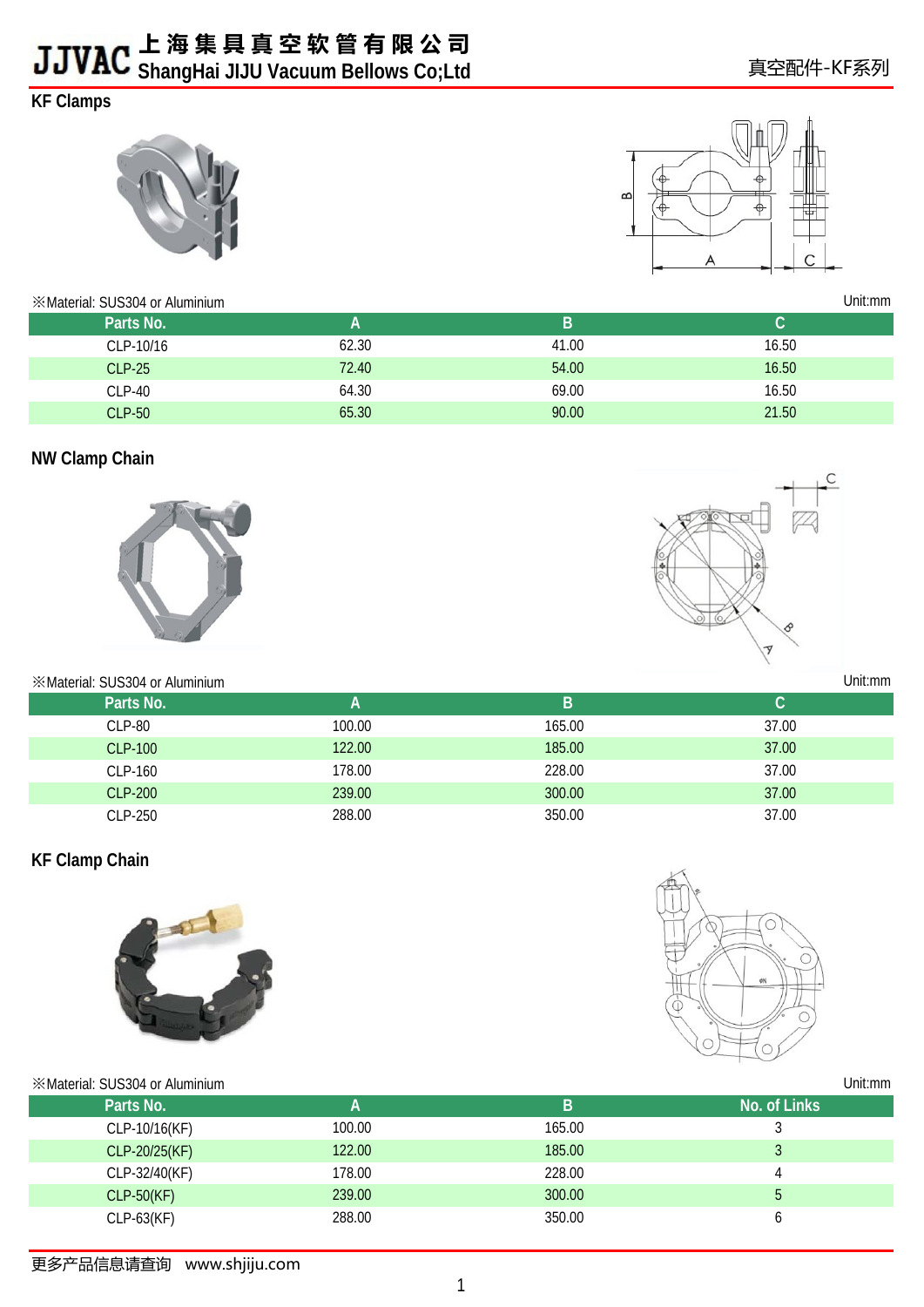# **上 海 集 具 真 空 软 管 有 限 公 司**

# **ShangHai JIJU Vacuum Bellows Co;Ltd**

# **KF Centering Ring with O-Ring**





Unit:mm

| Parts No.       | A      | B      | D    |
|-----------------|--------|--------|------|
| COP-10B         | 10.00  | 12.00  | 3.90 |
| COP-16B         | 16.00  | 17.00  | 3.90 |
| COP-25B         | 25.00  | 26.00  | 3.90 |
| COP-40B         | 40.00  | 41.00  | 3.90 |
| COP-50B         | 50.00  | 52.00  | 3.90 |
| COP-80B         | 80.00  | 82.50  | 3.90 |
| <b>COP-100B</b> | 98.80  | 101.50 | 3.90 |
| <b>COP-160B</b> | 150.00 | 152.60 | 3.90 |
|                 |        |        |      |

## **KF Centering Ring with Outer Ring**





| *Material: SUS304 or SUS316L + Viton + SUS304 |              |        | Unit:mm |
|-----------------------------------------------|--------------|--------|---------|
| Parts No.                                     | $\mathsf{A}$ | B      | D       |
| AUT-16J                                       | 30.00        | 16.00  | 7.00    |
| <b>AUT-25J</b>                                | 40.00        | 25.00  | 7.00    |
| AUT-40J                                       | 55.00        | 40.00  | 7.00    |
| <b>AUT-50J</b>                                | 75.00        | 50.00  | 7.00    |
| AUT-63J                                       | 87.00        | 68.00  | 7.00    |
| <b>AUT-80J</b>                                | 114.00       | 80.00  | 7.00    |
| <b>AUT-100J</b>                               | 134.00       | 98.80  | 7.00    |
| <b>AUT-160J</b>                               | 190.00       | 150.00 | 7.00    |
|                                               |              |        |         |

### **KF Adaptive Centering Ring with O-Ring**





Unit:mm

#### ※Material: SUS304 or SUS316L + Viton

| Parts No.    |       |       |       |
|--------------|-------|-------|-------|
| COP-10/16-BJ | 7.00  | 12.00 | 10.00 |
| COP-20/25-BJ | 26.00 | 22.00 | 20.00 |
| COP-32/40-BJ | 41.00 | 34.00 | 32.00 |
|              |       |       |       |

更多产品信息请查询 www.shjiju.com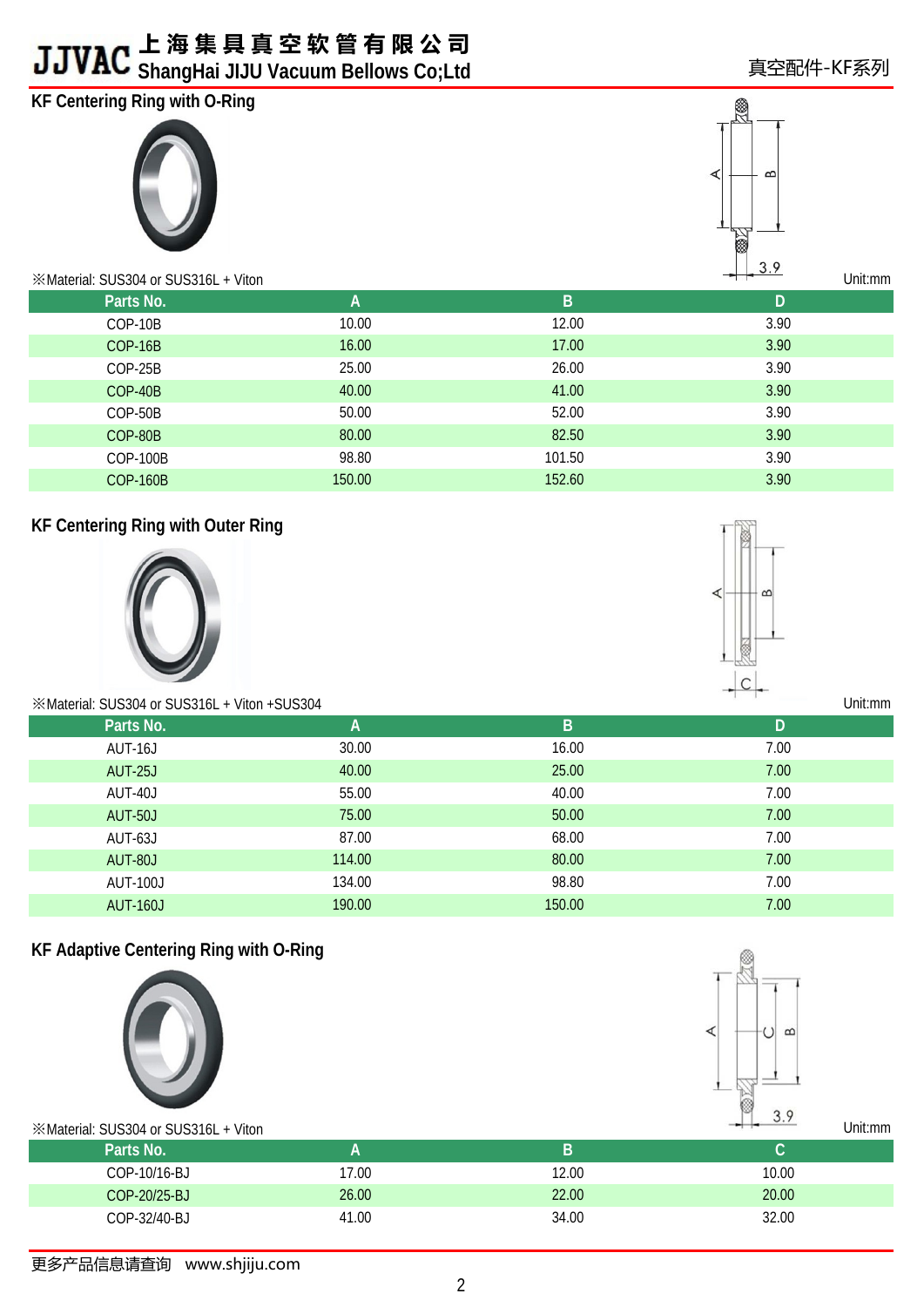# **KF Screend Centering Ring with O-Ring**





Unit:mm

#### ※Material: SUS304 or SUS316L + Viton

| Parts No.        | А     | B     | NET (日)          |
|------------------|-------|-------|------------------|
| COP-10-LV        | 10.00 | 12.00 | 100              |
| <b>COP-16-LV</b> | 16.00 | 17.00 | 100 <sub>1</sub> |
| COP-25-LV        | 25.00 | 26.00 | 100              |
| COP-40-LV        | 40.00 | 41.00 | 100              |
| COP-50-LV        | 50.00 | 52.00 | 100              |

### **KF Blank Flanges**



# $\overline{B}$

| <b>EXAMPLE SUS304 or SUS316L</b> |        |               | Unit:mm |
|----------------------------------|--------|---------------|---------|
| Parts No.                        | A      | <b>B(ISO)</b> | B(JIS)  |
| <b>BFP-10</b>                    | 30.00  | 5.10          | 6.00    |
| <b>BFP-25</b>                    | 30.00  | 5.10          | 6.00    |
| <b>BFP-40</b>                    | 40.00  | 5.10          | 6.00    |
| <b>BFP-50</b>                    | 55.00  | 5.10          | 6.00    |
| <b>BFP-63</b>                    | 87.00  | 5.10          | 6.00    |
| <b>BFP-80</b>                    | 114.00 | 11.00         | 11.00   |
| <b>BFP-100</b>                   | 134.00 | 11.00         | 11.00   |
| <b>BFP-160</b>                   | 190.00 | 11.00         | 11.00   |

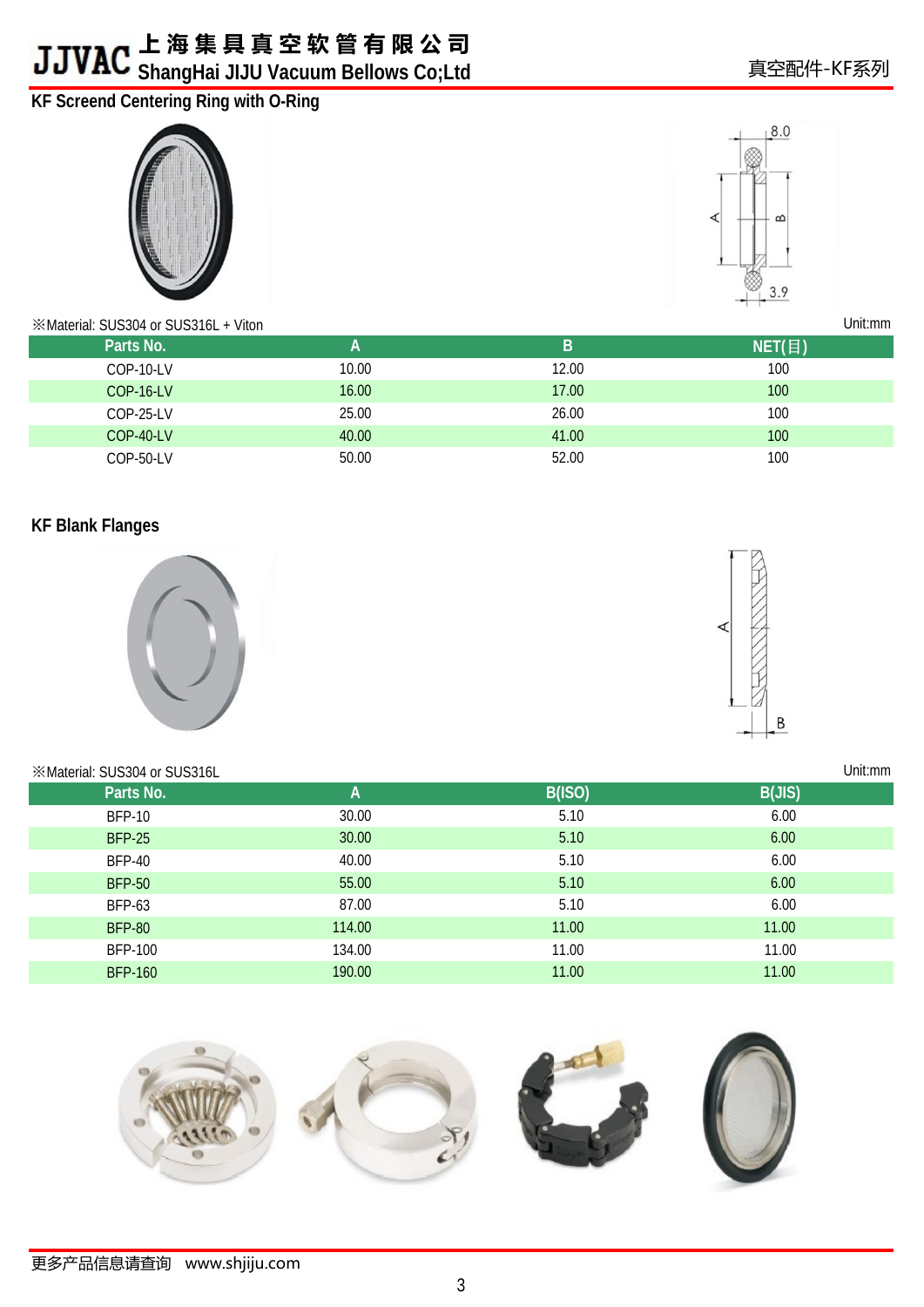# **KF Weld Stub Flanges**



※Material: SUS304 or SUS316L ※Remark: "-CX" 表示承插焊法兰 **KF Weld Stub Flanges,Short**



Unit:mm



| <b>KF Weld Stub Flanges, Short</b> |        |        |              |        | Unit:mm |
|------------------------------------|--------|--------|--------------|--------|---------|
| Parts No.                          | A      | B      | $\mathbf{C}$ | D      | E.      |
| CFP-10S                            | 30.00  | 12.20  | 10.60        | 13.80  | 20.00   |
| CFP-16S                            | 30.00  | 17.20  | 16.00        | 20.00  | 20.00   |
| CFP-25S                            | 40.00  | 26.20  | 24.00        | 27.20  | 20.00   |
| CFP-40S                            | 55.00  | 41.20  | 39.00        | 42.70  | 20.00   |
| CFP-50S                            | 75.00  | 52.20  | 55.00        | 60.50  | 20.00   |
| CFP-63S                            | 87.00  | 70.00  | 70.20        | 76.30  | 20.00   |
| CFP-80S-CX                         | 114.00 | 83.00  | 89.70        | 98.00  | 25.00   |
| CFP-100S-CX                        | 134.00 | 102.00 | 114.90       | 118.00 | 25.00   |
| CFP-160S-CX                        | 190.00 | 153.00 | 166.30       | 174.00 | 20.00   |

#### **KF Weld Stub Flanges,Half**

| <b>KF Weld Stub Flanges, Half</b> |        |        |        |        | Unit:mm |
|-----------------------------------|--------|--------|--------|--------|---------|
| Parts No.                         | A      | B      | С      | D      | E       |
| CFP-10H                           | 30.00  | 12.20  | 10.60  | 13.80  | 30.00   |
| CFP-16H                           | 30.00  | 17.20  | 16.00  | 20.00  | 30.00   |
| CFP-25H                           | 40.00  | 26.20  | 24.00  | 17.20  | 30.00   |
| CFP-40H-CX                        | 55.00  | 41.20  | 39.00  | 42.70  | 30.00   |
| CFP-50H                           | 75.00  | 52.20  | 55.00  | 60.50  | 30.00   |
| CFP-63H                           | 87.00  | 70.00  | 70.20  | 76.30  | 30.00   |
| CFP-80H                           | 114.00 | 83.00  | 89.70  | 98.00  | 30.00   |
| <b>CFP-100H</b>                   | 134.00 | 102.00 | 110.10 | 114.30 | 30.00   |
| <b>CFP-160H</b>                   | 190.00 | 153.00 | 159.60 | 165.20 | 30.00   |

#### **KF Weld Stub Flanges,Long**

| Parts No.       | . .<br>A | B      | С      | D      | н.    |
|-----------------|----------|--------|--------|--------|-------|
| CFP-10L         | 30.00    | 12.20  | 10.60  | 13.80  | 50.00 |
| $CFP-16L$       | 30.00    | 17.20  | 16.00  | 20.00  | 50.00 |
| CFP-25L         | 40.00    | 26.20  | 24.00  | 17.20  | 50.00 |
| CFP-40L         | 55.00    | 41.20  | 39.00  | 42.70  | 50.00 |
| CFP-50L         | 75.00    | 52.20  | 55.00  | 60.50  | 50.00 |
| CFP-63L         | 87.00    | 70.00  | 70.20  | 76.30  | 50.00 |
| CFP-80L         | 114.00   | 83.00  | 89.70  | 98.00  | 50.00 |
| <b>CFP-100L</b> | 134.00   | 102.00 | 110.10 | 114.30 | 50.00 |